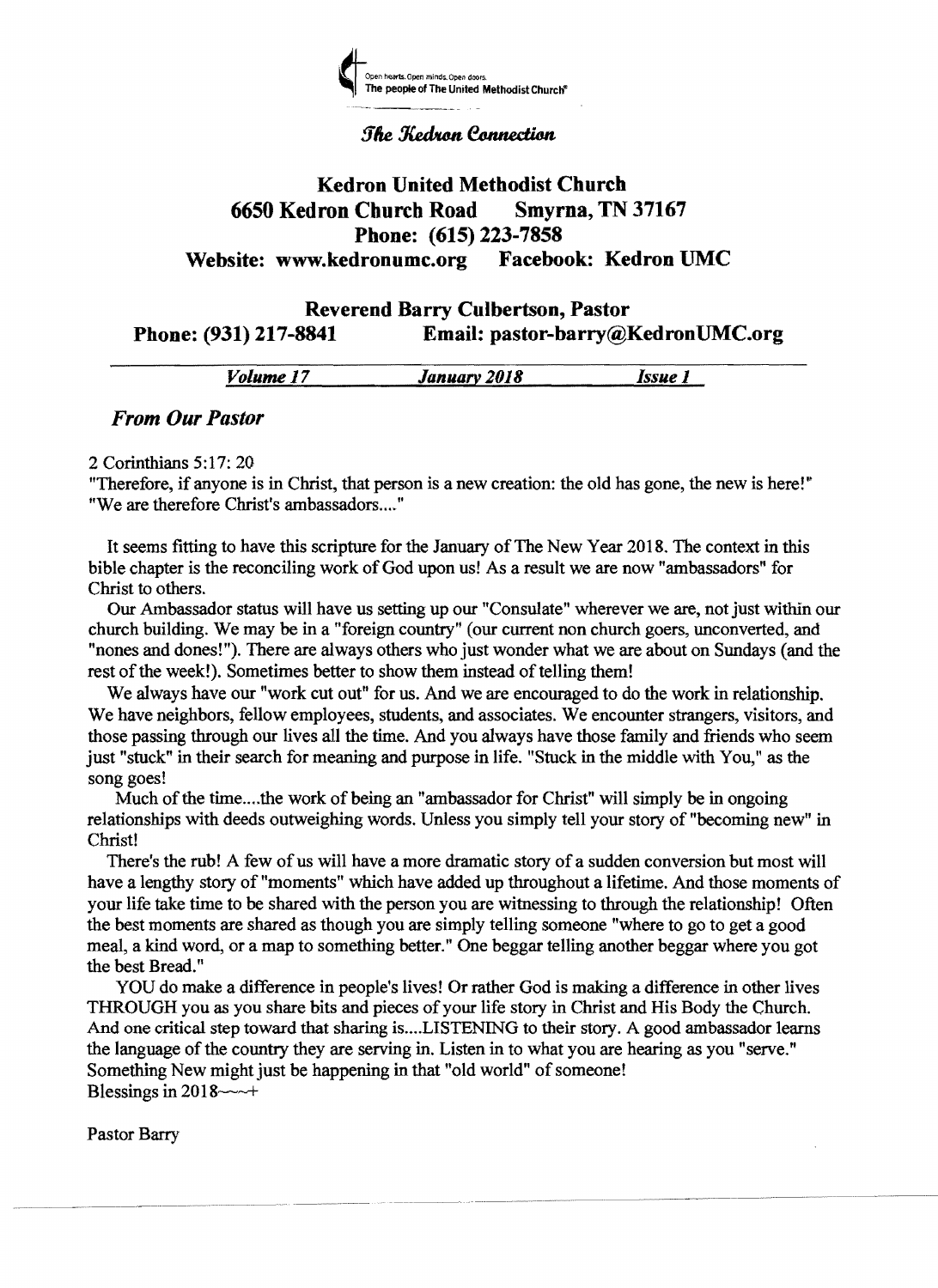#### **Epiphany Sunday**

January 7 is Epiphany Sunday. In remembrance of gifts being brought to the Christ Child, we will bring baby gifts or cash donations to morning worship. These will be given to Miriam's Promise. This group supported by the United Methodist Church in our area is a crisis pregnancy agency and adoption agency.

#### **Fellowship Supper**

There will be no First-Wednesday Fellowship Supper in January or February. We plan to resume the gatherings in March.

## **Men's Breakfast**

The January Men's Breakfast will be Saturday, January 6. Breakfast will be served at 7:00 a.m.in the fellowship hall.

## Choir Notes

Let's plan to practice briefly after worship services in January, not on January 14. We can discuss a practice schedule.

# **Handwork Ministry**

The Handwork Ministry meets the third Wednesday of the month at 10:00 a.m. to knit and crochet. The group will meet on Wednesday, January 17 at the home of Ernestine Clark, 2414 Gauphin Lane, Smyrna. Thanks to all who helped with the group's project to help children at Christmas.

# **Bible Study**

The Bible Study led by Rev. Travis Perry continues. The group meets at the home of Lytle Hodge on Tuesdays at 10 a.m. The address is 507 Hazelwood Drive, Smyrna.

# **Laity Meeting**

The Rutherford County Laity Fellowship is scheduled to meet on January 22 at Fellowship UMC, 2511 Highway 99, Murfreesboro. The meeting will begin at 6:30 p.m. with dinner.

# **Administrative Council**

Our first Administrative Council meeting of the new year will be on January 14. We will begin at 1:00 p.m.

#### Food Bank

You may bring food donations for the Nourish Food Bank to the church the first and second Sundays of the month. Place the food items on the pew in the narthex. The food will be delivered to our local food bank. The suggested item for January is soup. All non-perishable foods are accepted and appreciated.

#### **Bucket Offerings**

In January our bucket offerings at Sunday morning worship will be donated to our local food bank. The need is great.

## Thank You

Many thanks to all who helped with our Christmas activities at Kedron.

# **Who Said This?**

"By the tender mercy of our God, the dawn from on high will break upon us, to give light to those who sit in darkness and in the shadow of death, to guide our feet into the way of peace"

> --NRSV (hint - Book of Luke)

**Matthew 1:21** spoken by an angel of the Lord was the quotation in the December newsletter.

#### **Happy Birthday to:**

| <b>Katelyn Patterson</b> | January 11 |
|--------------------------|------------|
| <b>Shannon Stacey</b>    | January 11 |
| Myron Palmer             | January 15 |
| Lynn Lee                 | January 22 |
| Shana Stacey             | January 24 |

 $B$  $B$  $B$ 

Kind words can be short and easy to speak, but their echoes are truly endless.

-Unknown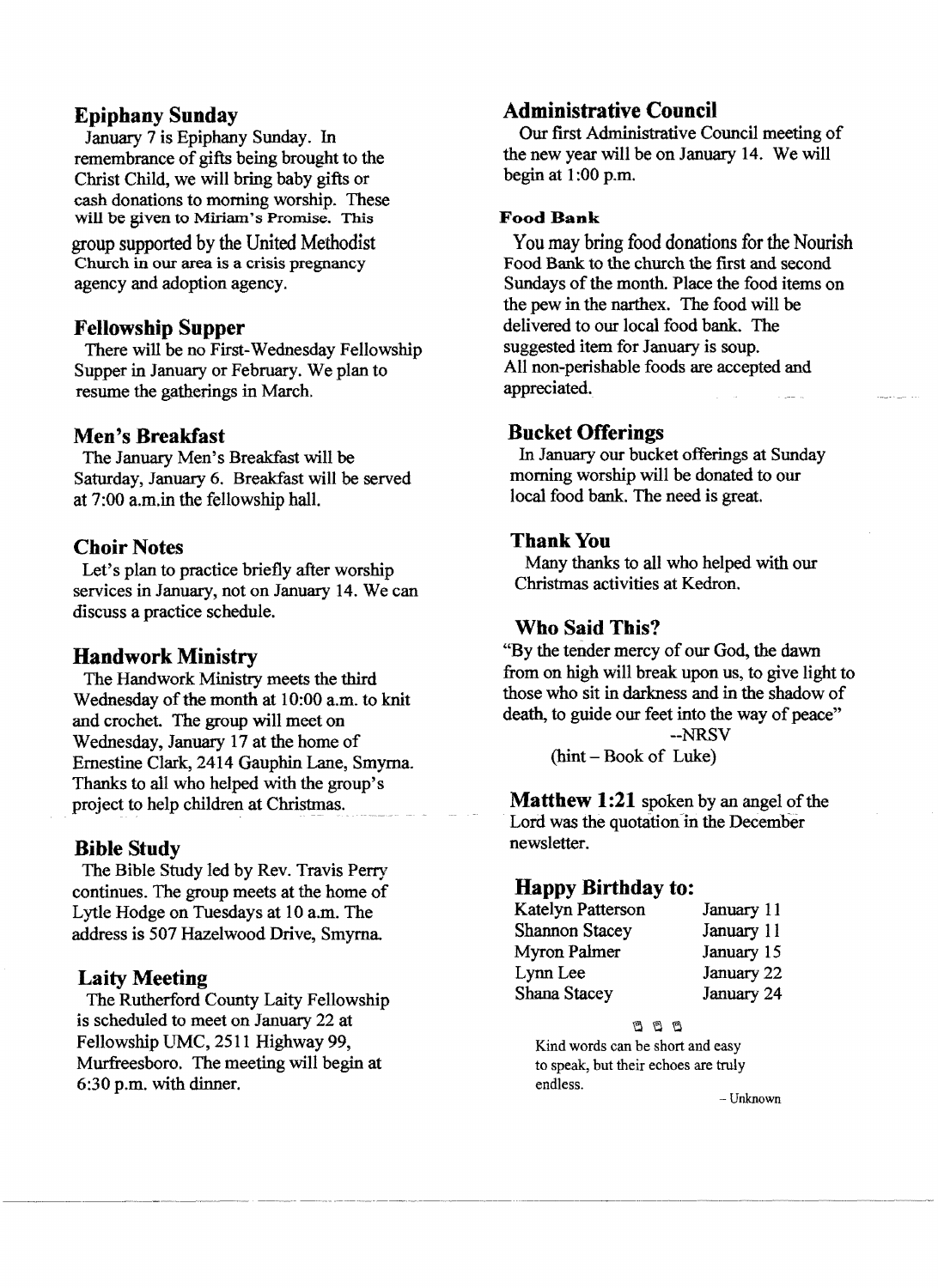#### Epiphany

To journey not knowing but trusting following searching seeking wondering hoping daring believing: such is the stuff of faith.

Donald Schmidt

The magi brought gold, frankincense, and myrrh. Here is a list of gifts that we might offer to Christ, by sharing them with others:

- a firm handshake to a shaky soul
- a kind word to a lonely person
- a warm smile to the disheartened a sincere concern for someone
- troubled • a feeling of compassion for the
- neglected
- a comforting thought for the bereaved
- a respect for the dignity of others
- a defense of the rights of individuals
- a word of witness to help a seeking soul

Source unknown

#### An epiphany

"I bring thee gold," said the first wise man in the church school nativity play. "I bring thee myrrh," said the second.

The third wise man paused. Finally, "Here, Frank sent this."

# **Make aList**

Make a list of things that are hard for you that

Jesus could help you do. (Example: Share my toys with my little brother.)



#### **January Calendar**

Tuesday, January 2:<br>10:00 a.m. Bibl Bible Study Saturday, January 6:<br>7:00 a.m. Men's Men's Breakfast Sunday, January 7: Epiphany Sunday 8:45 a.m. Sunday School<br>9:30 a.m. Worshin Servic Worship Service Miriam's Promise gifts 10:30 p.m. 20 minute Choir Practice Tuesday, January 9:<br>10:00 a.m. Bibl **Bible Study** Sunday, January 14:<br>8:45 a.m. Sund 8:45 a.m. Sunday School<br>9:30 a.m. Worship Servic 9:30 a.m. Worship Service<br>1:00 p.m. Administrative C Administrative Council Tuesday, January 16: 10:00 am. Bible Study Wednesday, January 17:<br>10:00 a.m. Handw Handwork Ministry at Ernestine Clark's home Sunday, January 21:<br> $8:45$  a.m. Sund 8:45 a.m. Sunday School<br>9:30 a.m. Worship Servic Worship Service 10:30 a.m. February newsletter information due. 10:30 a.m. 20 minute Choir Practice Monday, January 22: 6:30 p.m. Rutherford County Laity at Fellowship UMC Tuesday, January 23:<br>10:00 a.m. Bibl Bible Study

Sunday, January 28:

- 
- 8:45 a.m. Sunday School<br>9:30 a.m. Worship Servic Worship Service
- 10:30 am. 20 minute Choir Practice
- Tuesday, January 30:

10.00 a.m. Bible Study